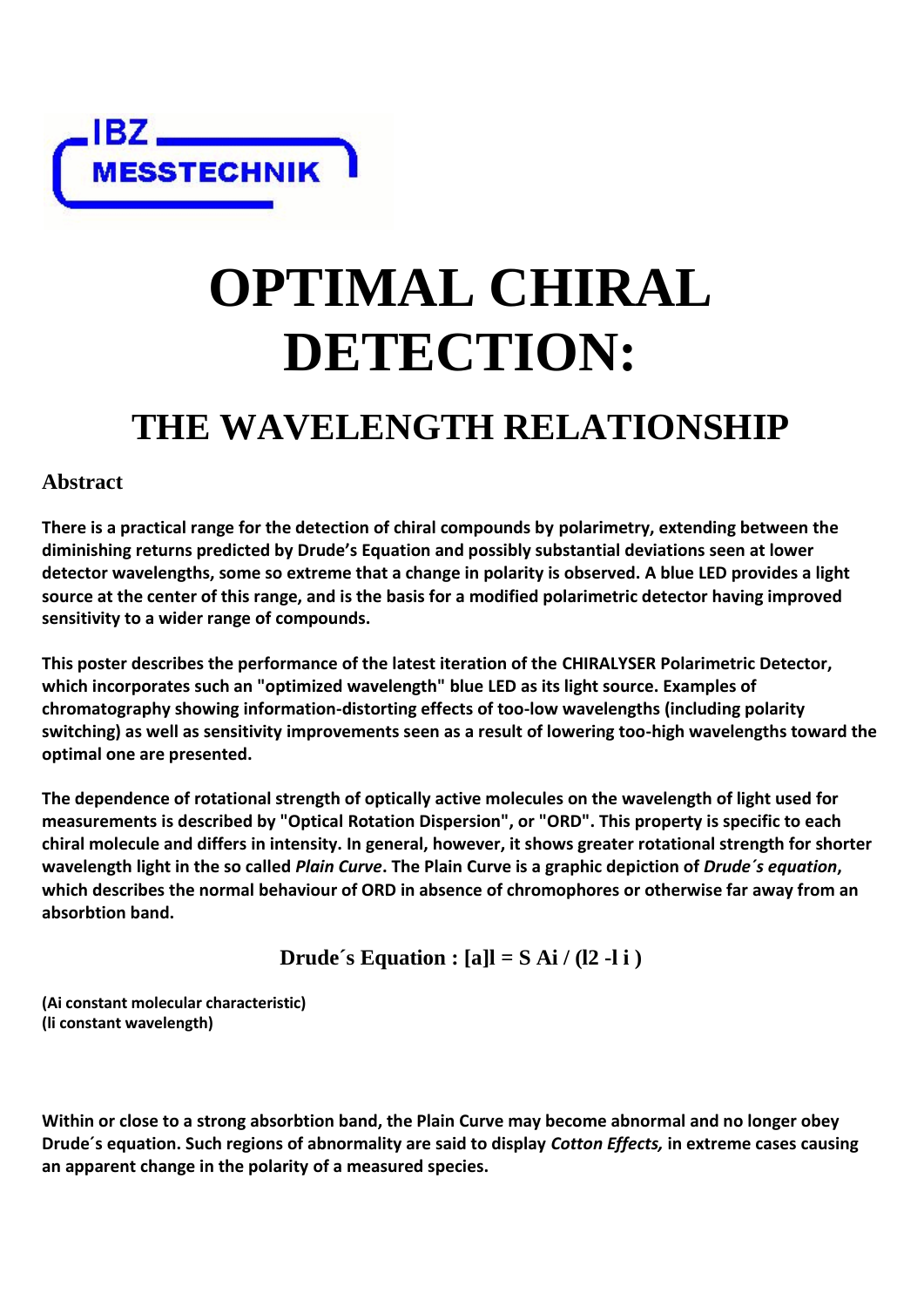**Both situations -- the predictions for the effect of wavelength on signal strength (i.e., the Plain Curve of Drude's Equation) and the deviations from the Plain Curve caused by Cotton effects -- are represented by the blue and red curves in Figure 1.** 

**R-(-) Camphorquinone and (+) Methyltestosterone were chosen as models to demonstrate both Drude's Equation and deviations from it due to Cotton effects.**

**Figure 2 shows four sets of chromatograms, each run at a different wavelength, which have been arranged along the x-axis so that the wavelengths are approximately linear. Settings other than wavelength were the same (baseline variations are characteristic of the wavelengths used). Note that the measurements are taken using the CHIRALYSER polarimetric detector, which uses a Faraday Compensation electronics scheme; signal strength is therefore not related to light amplitude (and different light sources may therefore be used for demonstration purposes).** 

**From a comparison of the chromatographic traces of Figure 2 and the curves of Figure 1, one can see a correlation to the Plain Curve for the three higher wavelengths (i.e., for 430, 520 and 589 nm). The chromatogram at 370 nm, on the other hand, shows deviations from the Plain Curve: that for (+) Methyltestosterone shows a lessened signal strength; that for (1R)-(-)-Camphorquinone shows an even greater aberration: an apparent switch in polarity.** 

**A relatively small percentage of unknown samples may display such extreme Cotton effect behavior. On the other hand, the fact that some do suggests that a light source should have a wavelength that is comfortably away from strong absorbance bands. A proposed range for source wavelengths that balances the risk from Cotton effects with the desirability for increased signal strength is 400 - 460 nm, as shown by the shaded area of Figure 1.**

#### **Summary:**

**1. As a general rule (Drude's Equation), signal strength from measurements of optical rotation increases as the wavelength of the light used is decreased.**

**2. Cotton effects, caused by strong absorbance bands near the wavelengths used to measure the rotation strength of chiral samples, can influence signal strength and, in some cases, the observed polarity.**

**3. A range of wavelengths, balancing the desirability for maximum signal strength and the undesirability of experiencing possible Cotton effects is proposed as 400-460 nm.**

**4. A "blue" LED, producing light with a mean wavelength of 430 nm, is at the center of this range and represents a state-of-the-art light source for polarimetric detectors.**

#### **Conclusion:**

**With the advent of an LED having a mean wavelength of 430 nm the center of the optimal range for detection and avoidance of Cotton Effects -- chiral chromatography has found an optimal light sou**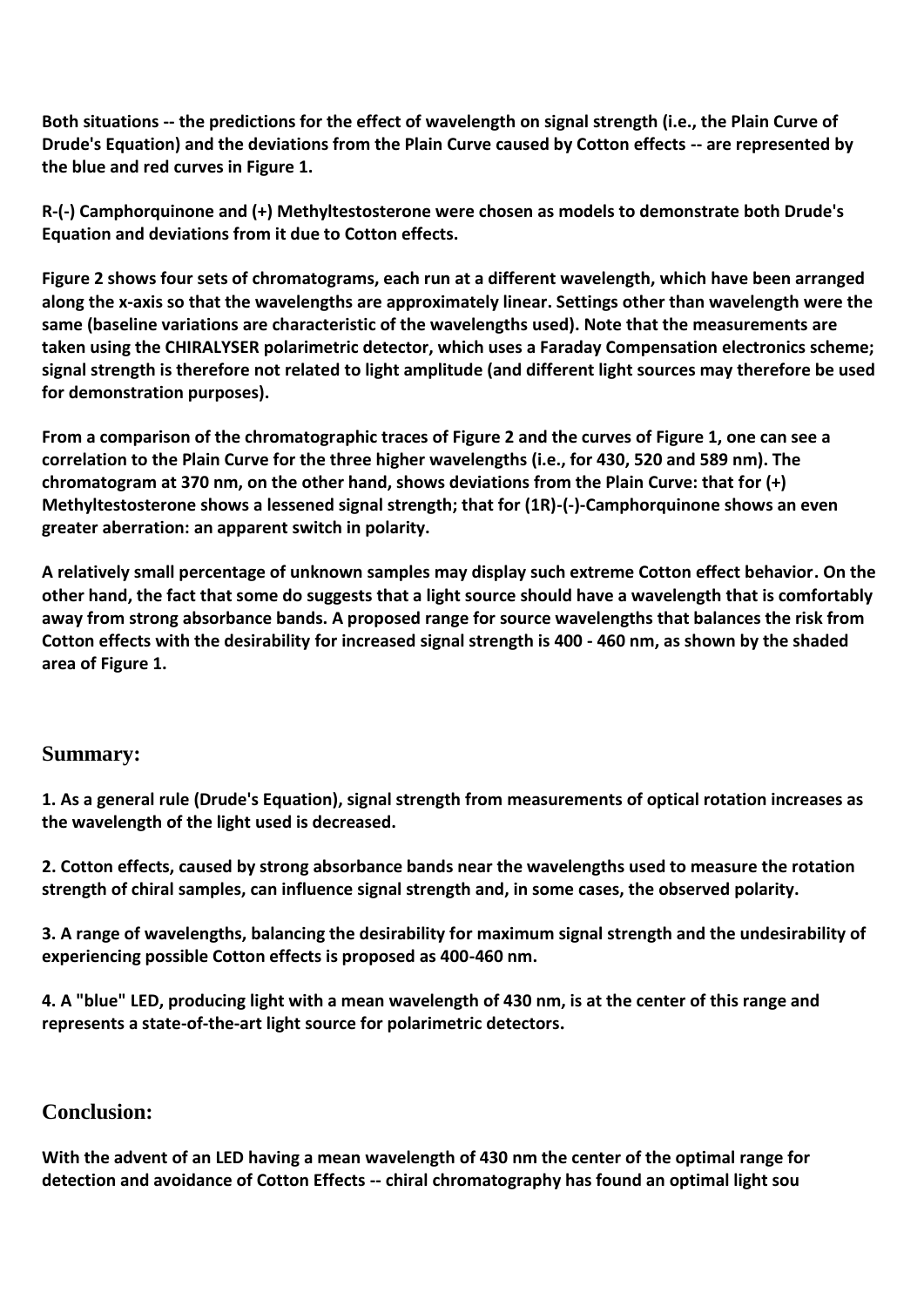#### **Why not a laser?**

**A polarimetric detector can use any light source, e.g., a laser, a lamp (incandescent or ionizing) or an LED.** 

**A laser may have problems of beam alignment in commercial machines: birefringence effects at the opening of the flow cell, as well as problematic alignment down the cell can produce undesirable effects. A lamp is subject to fluctuations; it is relatively noisy. An LED, on the other hand, presents the ideal light source for polarimetric detectors. Since an LED produces some (small) bandwidth of frequencies, birefringence effects from light passing by flow cell window edges or extinction effects from its contacts with cell wall surfaces are not a problem. Further, fluctuations in light from an LED are minimal. An LED has the added virtues of being rugged and extremely long lasting.**

### **Introduction to Polarimetric Detectors**

**A Polarimetric Detector (a.k.a. "Optical Rotation Detector", "ORD", "[polarimetric] Chiral Detector") is a useful instrument for detecting and measuring chiral molecules in HPLC. Solutions of such molecules have the property of rotating plane-polarized light in a preferred direction and to a specific degree. This property is specific to each chiral molecule, and is what is measured by the detector.**

**Information from a polarimetric detector yields two "bits" of information about a chiral sample: its direction of rotation -- denoted by signals above the baseline for "positive" rotators and below for "negative" rotators -- and its signal strength.** 

**The display of data from a polarimetric detector resembles that from a refractive index detector, in that it shows signals both above and below a baseline. Unlike that from the refractive index detector, however, signal output from the polarimetric detector uses an "absolute" baseline rather than a comparative one. The above and below-the-baseline signals of the polarimetric detector represent "real", as opposed to relative information.**

**The "two-bit" information generated by the Polarimetric Detector leads to a number of useful applications.**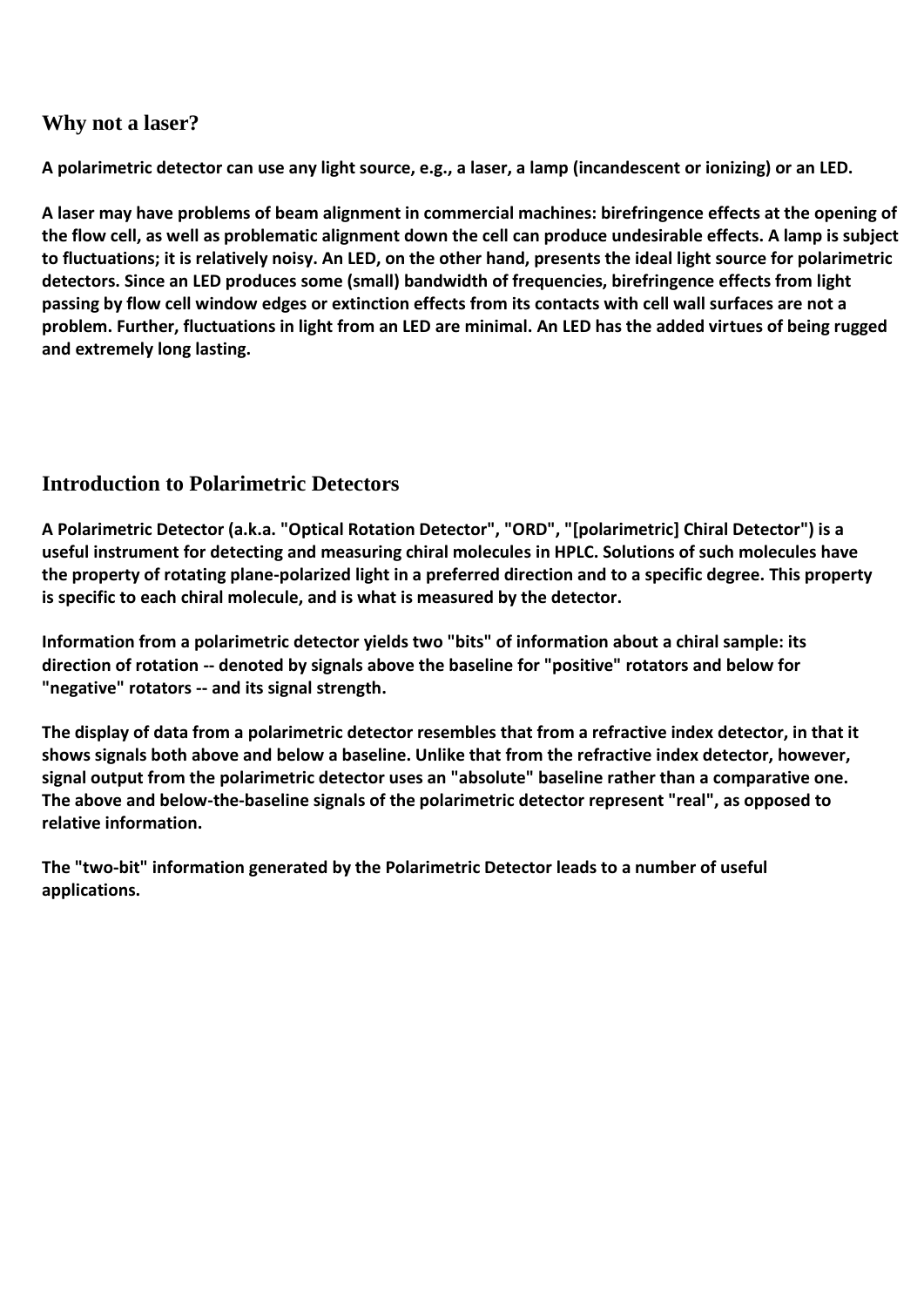

 **FIGURE 1:** 

**EFFECT OF LIGHT SOURCE WAVELENGTH ON SIGNAL STRENGTH: THE PLAIN CURVE AND DEVIATIONS FROM COTTON EFFECTS**

**According to Drude's Equation, plane-polarized light of decreasing wavelength will produce a stronger rotational response in chiral samples. This is represented by the so-called "Plain Curve" (blue line). However, at wavelengths lower than ~ 400 nm, deviations from this prediction may be seen for some percentage of samples, some extreme. These deviations are represented by the red line – with the changes shown meant to mean "anything can happen".**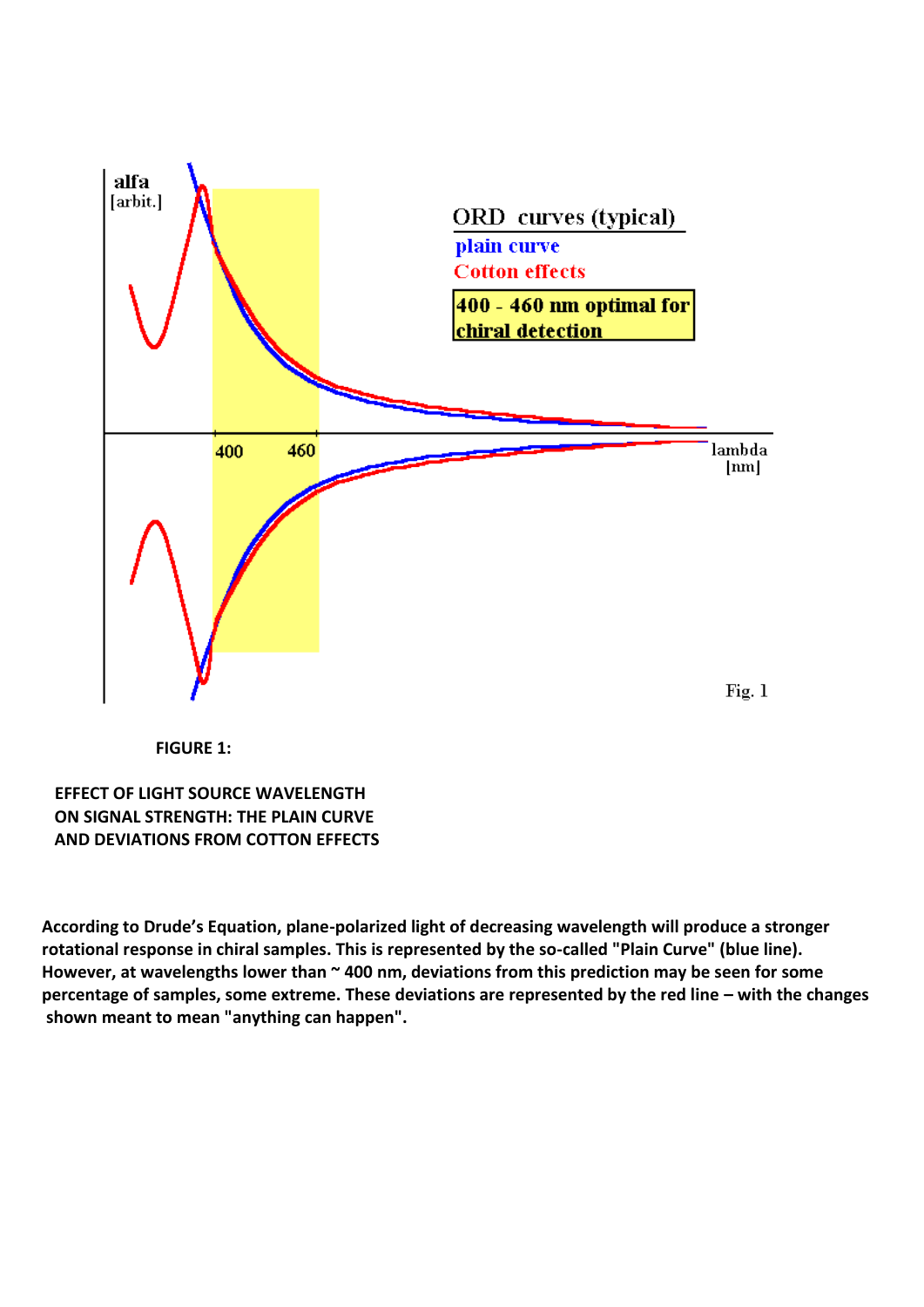

#### **Figure 2:**

**CHIRAL SPECIES THAT DEMONSTRATE BOTH CONFORMANCE TO THE "PLAIN CURVE" AND COTTON EFFECTS AT VARIOUS WAVELENGTHS**

**At light source wavelengths lower than 400 nm, sometimes dramatic deviations from the Plain Curve may be seen. In the above series – where chromatograms at varied light source wavelengths have been arranged along the x-axis in approximate linearity -- (1R)-(-) Camphorquinone (peaks outlined in yellow) has apparently changed its polarity at the 370 nm wavelength.**